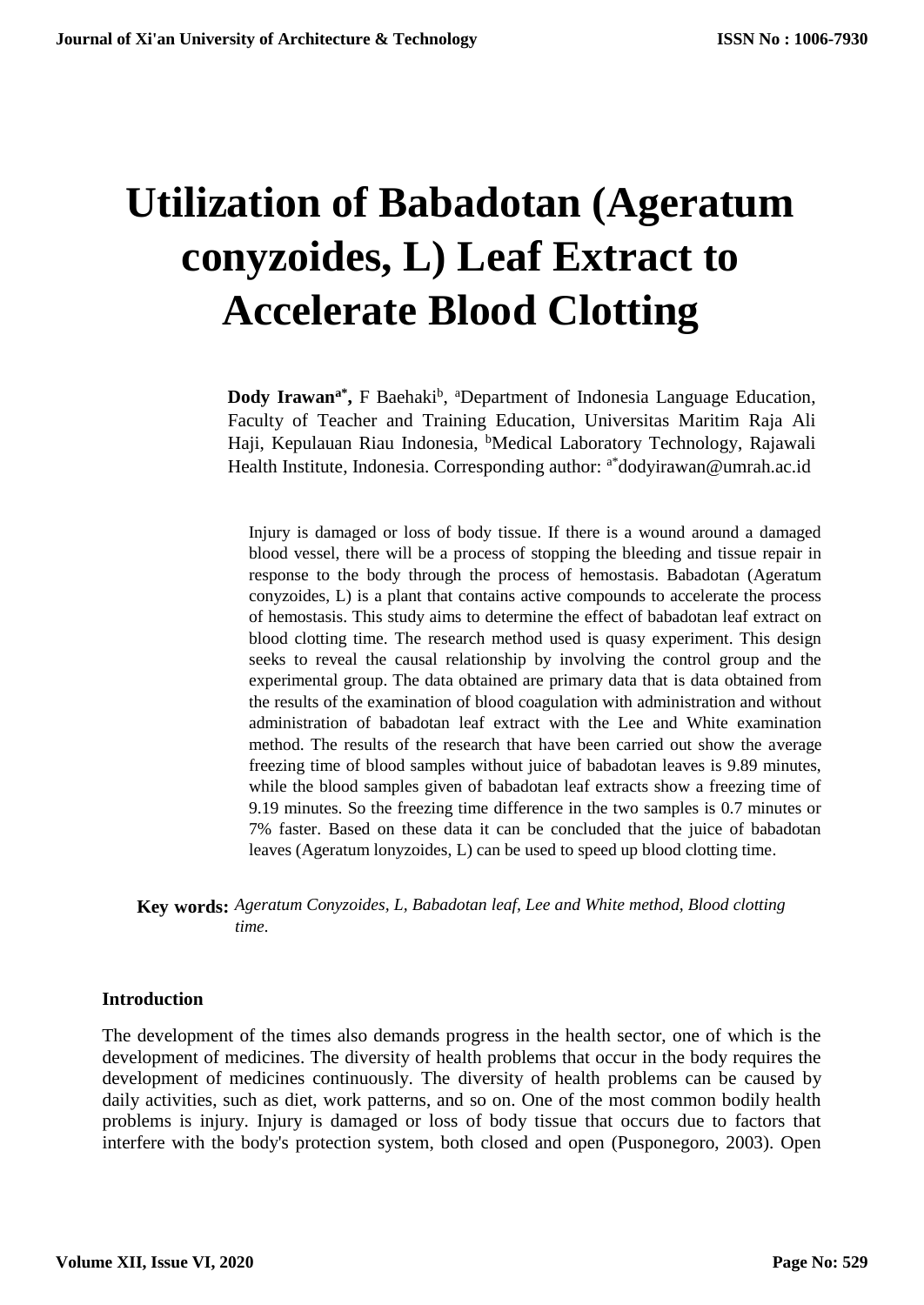wounds or external wounds allow for breakage of skin tissue or mucous membranes so that tissue damage is accompanied, bleeding, and increased risk of infection.

When the body experiences external injuries, the body will respond through the hemostatic process (Nugraha, 2015). In the process of stopping the blood (blood clots) and tissue repair. The process of blood clotting involves a process in which blood fluid components are transformed into semisolid material (blood clots) (Zaetun, 2014). Vascular vasoconstriction will occur when the body has an injury to the blood vessels so that blood flow to the injured blood vessels decreases. This process continues with the gathering of platelets and attach to the blood vessels to form platelet blockage. Blood clotting factors will be activated and form fibrin threads which cause platelet plugs to become non permeable through the stages of platelet adhesion, platelet aggregation, and release reactions so that bleeding can be stopped (Setiabudy, 2012). Fibrin is a protein that is insoluble and shaped like a web of threads so that it can hold blood cells when the clotting process takes place (Zaetun, 2014).

The use of drugs made from synthetic substances often have side effects on the body (Butsanusalam, 2016). In addition, the necessary costs also become another obstacle. Therefore, the development of natural or herbal based medicines needs to be developed. Herbal medicine is an ingredient or ingredients in the form of plant material, animal material, mineral material, sarian (galenic) preparations or mixtures of these materials which have been used for generations for treatment, and can be applied in accordance with the norms prevailing in society (Regulation of the Minister of Health of the Republic Indonesia, 2012). These drugs can minimize side effects, even relatively easy to obtain and cheaper. Even the World Health Organization (WHO) recommends the use of herbal medicines in the maintenance of public health, prevention and treatment of diseases, especially for chronic diseases, degenerative diseases and cancer.

One of the herbs that can accelerate the process of stopping blood is babadotan (Ageratum conyzoides, L). This plant contains various active substances, such as amino acids, tannins, stigmasterol, friedelin, sulfur, potassium, chloride, pectic substance, agaretochromane, βcytoserol, flavonoids and polyphenols (Dalimarta, 2000). Of the various active substances, flavonoids are active substances that can play a role in the process of stopping bleeding due to rupture of blood vessels (Soegijanto, 2006; Zaetun, 2014). While other active substances, namely tannins, are able to precipitate blood proteins as well as shrinking tissue in narrow bleeding so that it is useful as hemostatics and blood clots (Apriyani, Sunarni, and Ningsih, 2011).

An examination that can be used to measure blood clotting time is Cloting Time. Cloting time is an examination to determine the time needed for blood to clot in vitro, the unit used in the freezing time check is minutes (Nugraha, 2015). One method that can be used in the Cloting Time examination is the Lee and White Method (the tube method). Complete blood without anticoagulants in the tube will experience blood clots due to direct contact with the surface of the tube. The tube method uses 3 tubes each filled with 1 ml of blood placed at a water temperature of 37oC, then the tube is slowly tilted at an angle of 40 degrees, every 30 seconds so that blood comes in contact with the tube wall while seeing clots have occurred (Nugraha, 2015).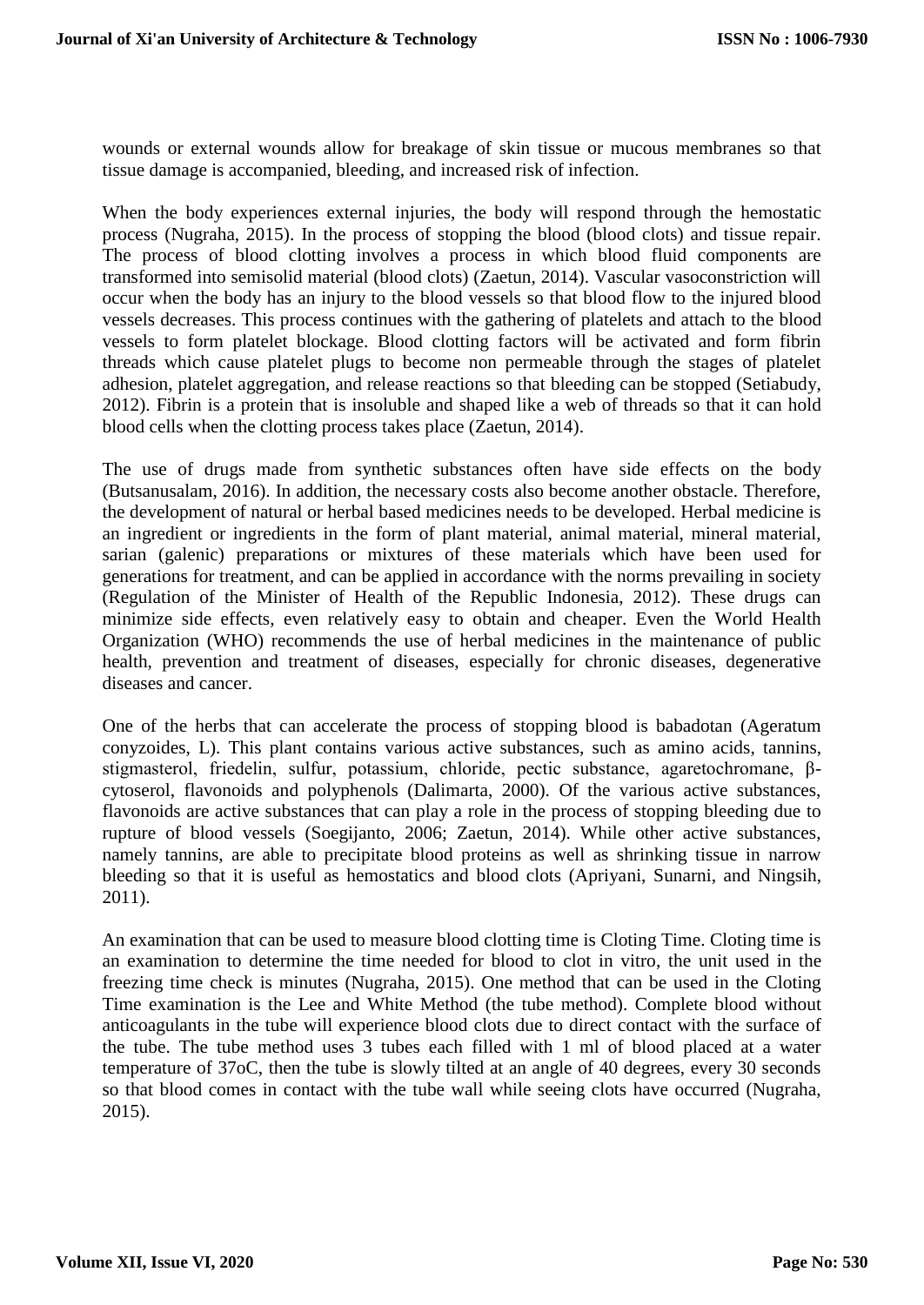Research on the effect of adding juice / extraction on the leaves of babadotan (Ageratum Conyzoides, L) has been widely carried out. Apriani, Sunarni and Ningsih (2011) conducted a study on the effects of ethanol extract of bandotan (angeratum conyzoides, l) on bleeding time and blood clotting in male white rats (hundred norvegicus). The study showed a decrease in bleeding time and blood clotting in white mice (Rattus Norvegicus) by 85.45% and 70% on T3 (sixth day). In addition, Bamidele et.al., (2010) conducted a study on the hemostatic effects of bandotan methanol leaf extract in albino rats and found the mean freezing time decreased significantly in the experimental group compared with the control group.

## **Research Method**

## Design and Procedure

The method used in this study is quasy experiment, where this method aims to reveal the causal relationship by involving the control group and the experimental group (Nursalam, 2015). The steps of the research carried out can be seen in Figure 1.



**Figure 1.** Research Steps

Variables are the size or characteristics possessed by a group. This characteristic will be different from that of other groups. Some common variables are independent variables and dependent variables. The independent variable or the independent variable is the variable that influences or is considered to determine the dependent variable. This variable can be a risk factor, predictor, cause / cause (Saryono, 2013). The independent variable or independent variable in this study was the treatment of babadotan leaf extract in the sample. While the dependent variable or dependent variable is a variable that is influenced by the independent variable. The dependent variable is also called event, outcome, benefit, effect or impact (Saryono, 2013). The dependent variable in this study is blood clotting time.

# *Research Site and Participants*

The study was conducted at the Hematology Laboratory, Rajawali College of Health Sciences. While the research samples were obtained from 30 Rajawali Health College students. Samples are selected based on certain criteria that must be met, namely students who are not taking drugs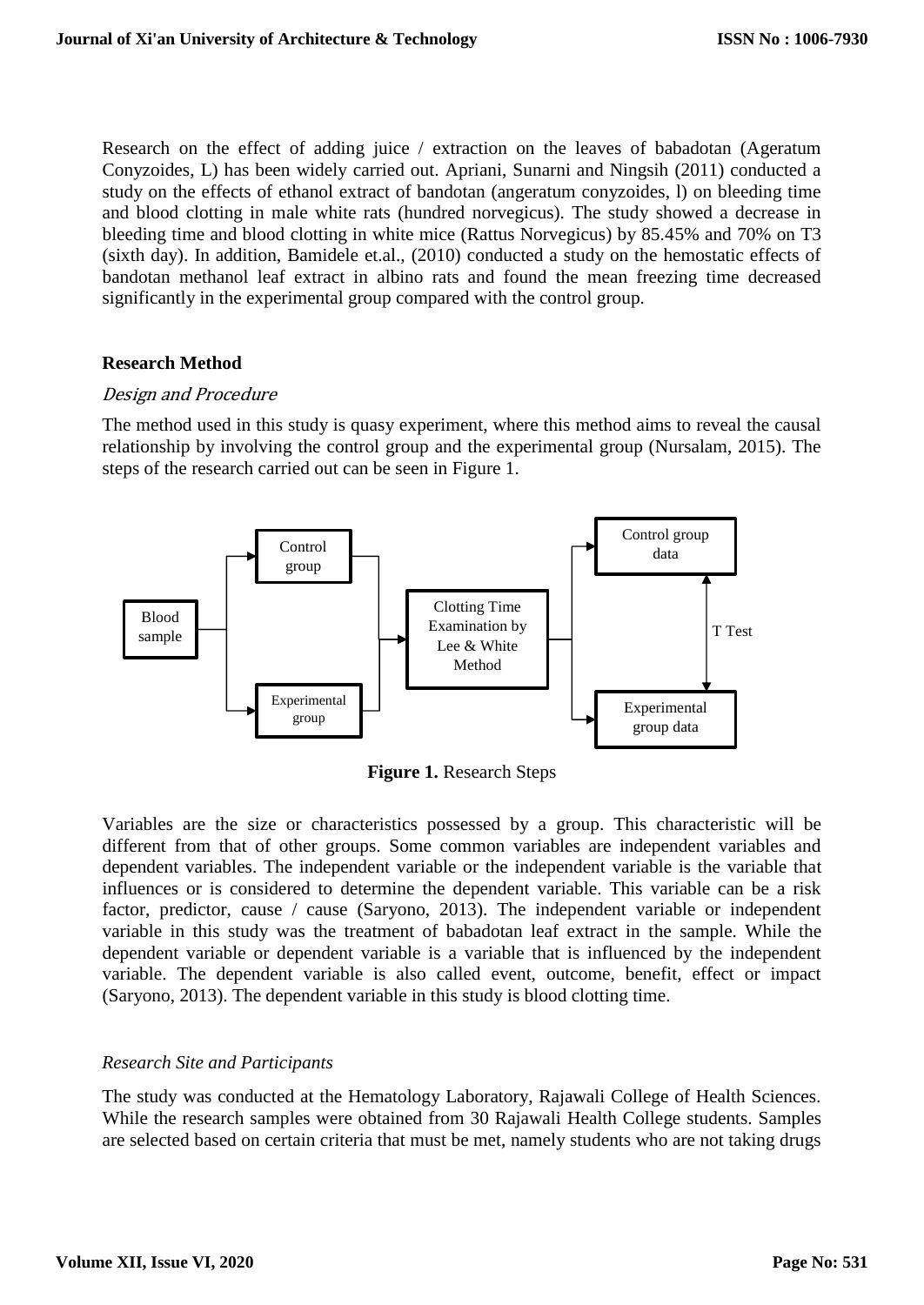and have a disease that affects blood clots. This is done in order to obtain blood conditions and normal blood clotting processes.

#### *Data collection and analysis*

The samples obtained were tested by examining the Clotting Time method using the Lee and White Method. Figure 1 shows that the sample is divided into two groups, namely the control group and the experimental group. In the control group, blood clotting time measurements were carried out without the administration of babadotan leaf extract. Whereas in the experimental group, the administration of babadotan leaf extract was carried out before the freezing time measurement process was carried out. To determine the effect of giving babadotan leaf extract on blood clotting time, a statistical test was carried out using the T test.

The research procedure was carried out through three stages, namely the pre-analytic, analytic, and post-analytic stages. Figure 2 shows the complete activities at each stage of the study. The pre-analytic stage is the initial step to obtain information from participants about their own conditions. This is done to avoid factors that can affect the measurement results. In addition, at this stage a babadotan leaf extract was made. Making this solution is done by smoothing as much as 500 grams of babadotan leaves using mortil. Then the smoothed babadotan leaves are squeezed using sterile gauze and filtered using filter paper. The filtrate obtained is collected in an Erlenmeyer tube.



**Figure 2**. Examination Research Procedure for Blood Clotting

The analytic stage is the clotting time inspection stage. At this stage a blood sample is taken. The blood drawn is then collected into six serological tubes that have been labeled with numbers 1 through 6. Tubes 1 to 3 are samples that are not given babadotan leaf extracts, while tubes 4 to 6 are tubes that are given babadotan leaf extracts. The amount of babadotan leaf extract added to tubes 4 to 6 is 100 µL. Time measurement is done with a stopwatch, turned on when blood enters the syringe indicator.

In the post-analytic stage, the data obtained are presented in tabular form in the Ms. program. Excell. This data was processed to see differences in the mean blood clotting time in the control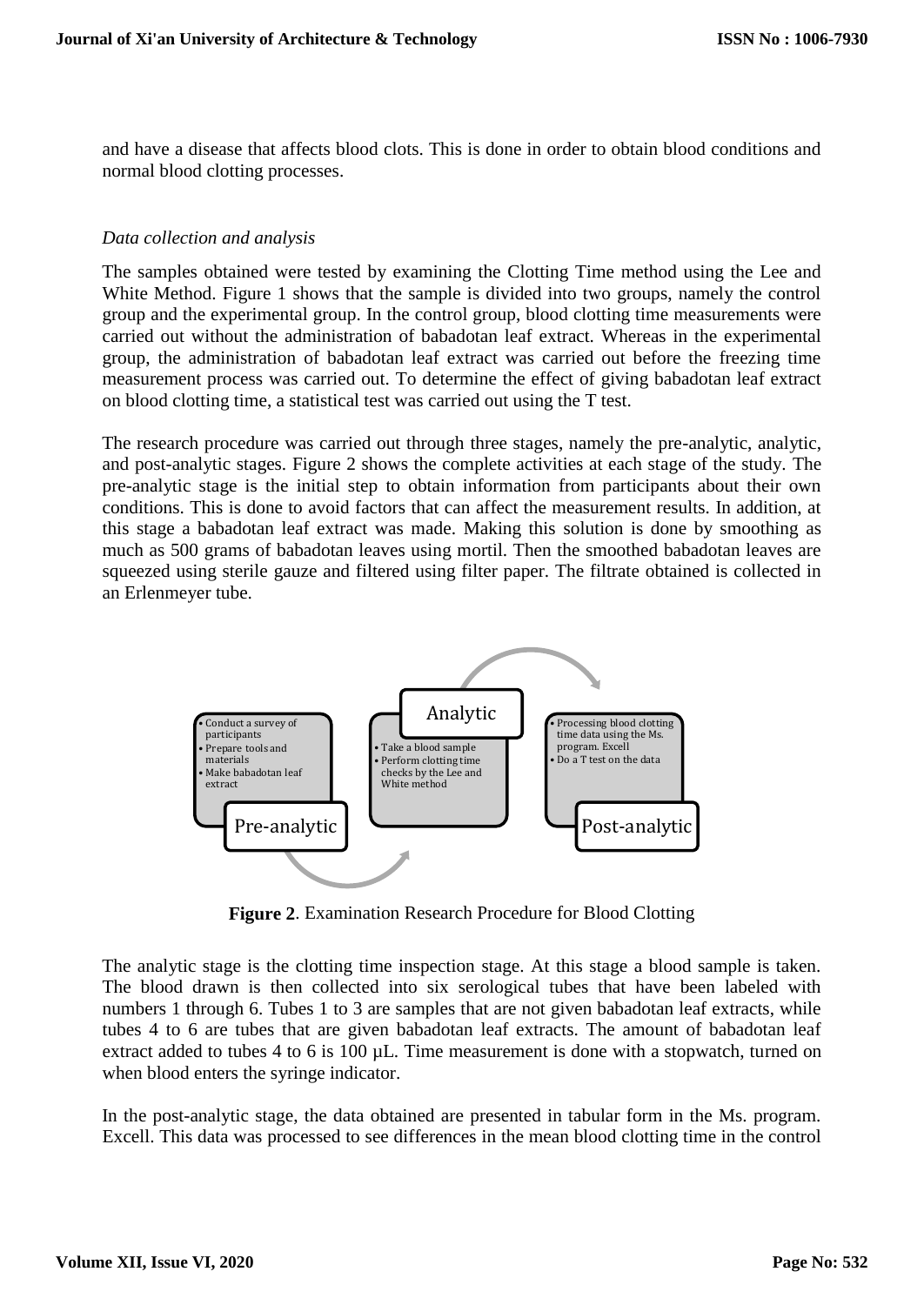group and the experimental group. To see the effect of giving babadotan leaf extract to the blood clotting time, a statistical test was performed using the T test in the SPSS program.

#### **Results and Discussion**

Clotting time examination by Lee and White method was carried out for 30 participants who met the criteria. That is, all samples have been identified as normal blood conditions. Table 1 shows that the blood clotting time in the control sample (without the administration of babadotan leaf extract) was on average 9.89 minutes. Whereas the blood clotting time in the experimental sample (given babadotan leaf extract) showed an average faster time, which was 9.19 minutes. When viewed from the time range, freezing time for control samples occurs in the range of 8 minutes to 12 minutes. Whereas the experimental samples occurred in the range of 7 minutes to 11 minutes 30 seconds. The time span in one sample group can be caused by technical and clinical factors. In this case, the technical factor that can influence the diversity of the results of the clotting time measurement is the blood sampling process (Zaetun, 2014). Expulsion of blood into the syringe that is too fast can result in lysis. In addition, venous blood sampling is not appropriate and too long can also result in the formation of blood foam in the syringe which can cause shortening of clotting time. While clinical factors include abnormalities in blood, platelet count, hemophilia, and so on.

|                   |    | Average     |      | <b>Minimum</b>       | <b>Maximum</b>       |  |
|-------------------|----|-------------|------|----------------------|----------------------|--|
| <b>Sampel</b>     | N  | Freezing    | SB   | <b>Freezing Time</b> | <b>Freezing Time</b> |  |
|                   |    | <b>Time</b> |      | (minute)             | (minute)             |  |
| Control (without) | 30 | 09.89       | 1,71 | 08.00                | 12.00                |  |
| babadotan leaf    |    |             |      |                      |                      |  |
| extract)          |    |             |      |                      |                      |  |
| Experiments (plus | 30 | 09.14       | 1.21 | 07.00                | 11.30                |  |
| babadotan leaf    |    |             |      |                      |                      |  |
| extract)          |    |             |      |                      |                      |  |

| Table 1. Data from Clotting Time Examination Results Using the Lee and White Method |  |                                                                                                                                                                                                                                                                                          |
|-------------------------------------------------------------------------------------|--|------------------------------------------------------------------------------------------------------------------------------------------------------------------------------------------------------------------------------------------------------------------------------------------|
|                                                                                     |  | $\mathbf{A}$ , and $\mathbf{A}$ , and $\mathbf{A}$ , and $\mathbf{A}$ , and $\mathbf{A}$ , and $\mathbf{A}$ , and $\mathbf{A}$ , and $\mathbf{A}$ , and $\mathbf{A}$ , and $\mathbf{A}$ , and $\mathbf{A}$ , and $\mathbf{A}$ , and $\mathbf{A}$ , and $\mathbf{A}$ , and $\mathbf{A}$ , |

Based on the difference in average blood clotting time, the experimental sample was 0.7 minutes faster (7%) than the control sample. To emphasize the difference in blood clotting time is influenced by the addition of babadotan leaf extract, a statistical test was performed using the T test. Table 2 shows the results of the analysis of the T test where P value is <0.01. This value indicates that the two sample mean values are significantly different. Based on these data, it can be said that the administration of babadotan leaf extract can significantly speed up blood clotting time. This decrease in freezing time is due to the content of active compounds in the babadotan plant, some of which are tannins and flavonoids (Rosmiati and Vincent, 1995; Dalimarta, 2000). The presence of tannins is able to precipitate blood proteins and constrict narrow blood vessel tissue. In addition, flavonoids also play a role in the process of blood clotting by accelerating the release of platelets. While the presence of platelets is a blood clotting factor. The collected platelets will immediately form nonpermeable platelet plugs in the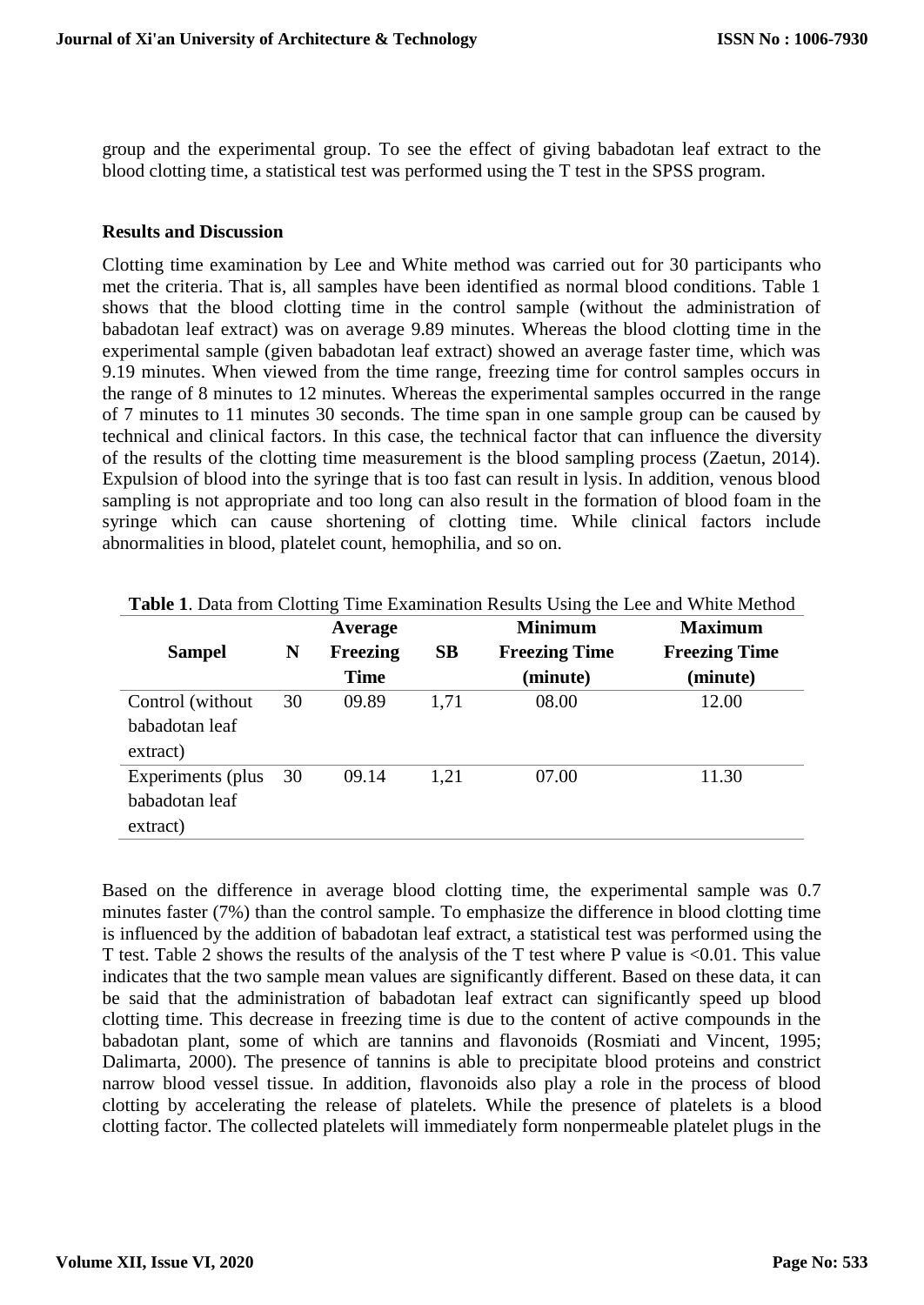presence of fibrin threads formed by blood clotting factors (Setiabudy, 2012; Zaetun, 2014; Apriyani, Sunarni, and Ningsih, 2011; and Soegijanto, 2006).

| <b>Table 2.</b> Data Analysis of the Difference in Mean Blood Clotting Time |    |                 |                |                 |         |  |  |  |
|-----------------------------------------------------------------------------|----|-----------------|----------------|-----------------|---------|--|--|--|
|                                                                             | N  | $Average + SB$  | Difference +SB | IK 95%          |         |  |  |  |
| No giving                                                                   | 30 | $9.89 \pm 1.71$ |                |                 |         |  |  |  |
| By giving                                                                   | 30 | $9,19\pm1,21$   | $0,70\pm0,41$  | $0.86 \pm 0.54$ | < 0.001 |  |  |  |

Judging from its benefits as an external wound medicinal plant, babadotan leaf extract must also have the ability as an anti-bacterial. It is not impossible if microorganisms can enter the body through wounds. When a wound occurs, the risk of infection due to the entry of microorganisms becomes very high. The presence of flavonoid compounds can damage the cell membrane of microorganisms through the process of inhibiting energy metabolism and the formation of complex compounds with extracellular and dissolved proteins (Cowan, 1999; Nuria et al., 2009; Bobbarala, 2012; and Cushnie and Lamb, 2005). In addition, the presence of polyphenol compounds as an alcohol compound in general can also function to inhibit bacterial activity.

#### **Conclusion**

Babadotan leaves are medicinal plants that can be used to treat wounds. The presence of tannins and flavonoids contained in these plants can accelerate the process of blood clotting. In addition, flavonoid compounds and polyphenols can also act as an anti-bacterial so as to reduce the risk of infection. With proper processing, this plant can be used as a basic ingredient in the manufacture of external wound medicine.

## **Acknowledgements**

The researcher would like to thank Lembaga Pengelola Dana Pendidikan (LPDP) Indonesian endowment fund for education, Finance ministry of Indonesia for supporting this research.

## **References**

- Apriyani, S., Sunarni, T., Ningsih, D. (2011). Efek Ekstrak Ethanol Herba Babadotan (*Ageratum conyzoides, L*) Terhadap Waktu Pendarahan dan Pembekuan Darah Pada Tikus Putih Jantan (*Rattus norvegicus*). *Jurnal Farmasi Indonesia*. 8(1): 77 – 84.
- Bamidel, O., Akinnuga, A. M., Anyakudo, M. M. C. (2010). Efek Hemostatik Ekstrak Daun Methanol Babadotan pada Tikus Albino. *Journal of Medical Plats*. 4(*20*): 2075 – 2079.
- Bobbarala, V. (2012). Antimicrobial Agents. Intech, Croatia.
- Butsanusalam. (2016). Pemanfaatan Obat Tradisional (Herbal) Sebagai Obat Alternatif. *Biotrend*, 7(1).